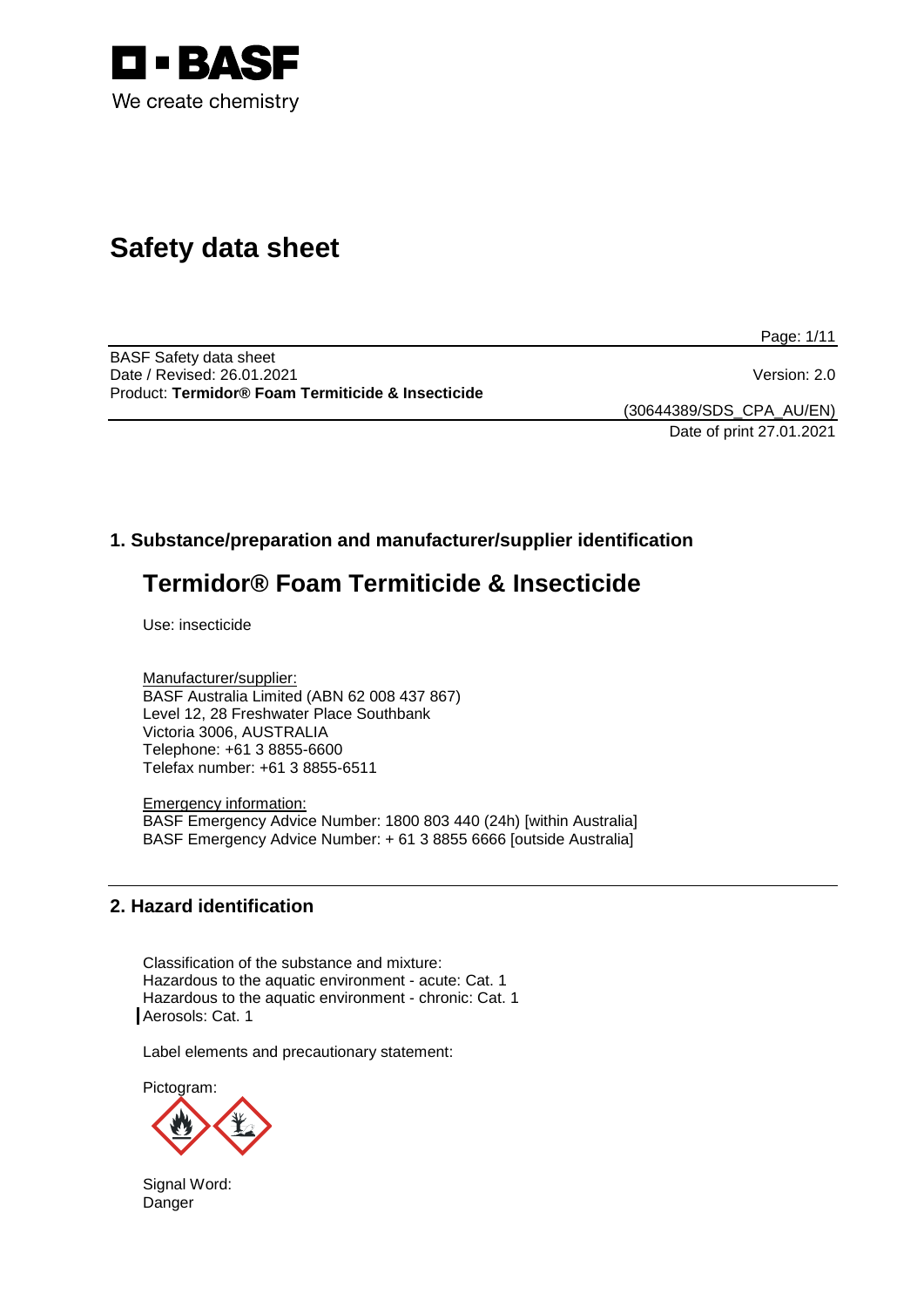Page: 2/11

#### BASF Safety data sheet Date / Revised: 26.01.2021 Version: 2.0 Product: **Termidor® Foam Termiticide & Insecticide**

(30644389/SDS\_CPA\_AU/EN)

Date of print 27.01.2021

| <b>Hazard Statement:</b><br>H <sub>222</sub><br>H <sub>229</sub><br>H400<br>H410                                                                                                                              | Extremely flammable aerosol.<br>Pressurized container: May burst if heated.<br>Very toxic to aquatic life.<br>Very toxic to aquatic life with long lasting effects. |  |
|---------------------------------------------------------------------------------------------------------------------------------------------------------------------------------------------------------------|---------------------------------------------------------------------------------------------------------------------------------------------------------------------|--|
| <b>Precautionary Statement:</b><br>P <sub>102</sub>                                                                                                                                                           | Keep out of reach of children.                                                                                                                                      |  |
| Precautionary Statements (Prevention):<br>P <sub>210</sub>                                                                                                                                                    | Keep away from heat, hot surfaces, sparks, open flames and other                                                                                                    |  |
| P <sub>2</sub> 11<br>P <sub>251</sub>                                                                                                                                                                         | ignition sources. No smoking.<br>Do not spray on an open flame or other ignition source.<br>Do not pierce or burn, even after use.                                  |  |
| Precautionary Statements (Response):<br>P391<br>Collect spillage.                                                                                                                                             |                                                                                                                                                                     |  |
| Precautionary Statements (Storage):<br>$P410 + P412$                                                                                                                                                          | Protect from sunlight. Do no expose to temperatures exceeding 50°C/<br>122°F.                                                                                       |  |
| Precautionary Statements (Disposal):<br>P <sub>501</sub>                                                                                                                                                      | Dispose of contents and container to hazardous or special waste<br>collection point.                                                                                |  |
| Other hazards which do not result in classification:<br>See section 12 - Results of PBT and vPvB assessment.<br>If applicable information is provided in this section on other hazards which do not result in |                                                                                                                                                                     |  |

classification but which may contribute to the overall hazards of the substance or mixture.

# **3. Composition/information on ingredients**

#### **Chemical nature**

insecticide

#### Hazardous ingredients

Fipronil

Content (W/W): 0.005 % CAS Number: 120068-37-3 Acute Tox.: Cat. 2 (Inhalation - dust) Acute Tox.: Cat. 3 (oral) Acute Tox.: Cat. 3 (dermal) STOT RE (Central nervous system): Cat. 1 Aquatic Acute: Cat. 1 Aquatic Chronic: Cat. 1 M-factor acute: 1000 M-factor chronic: 10000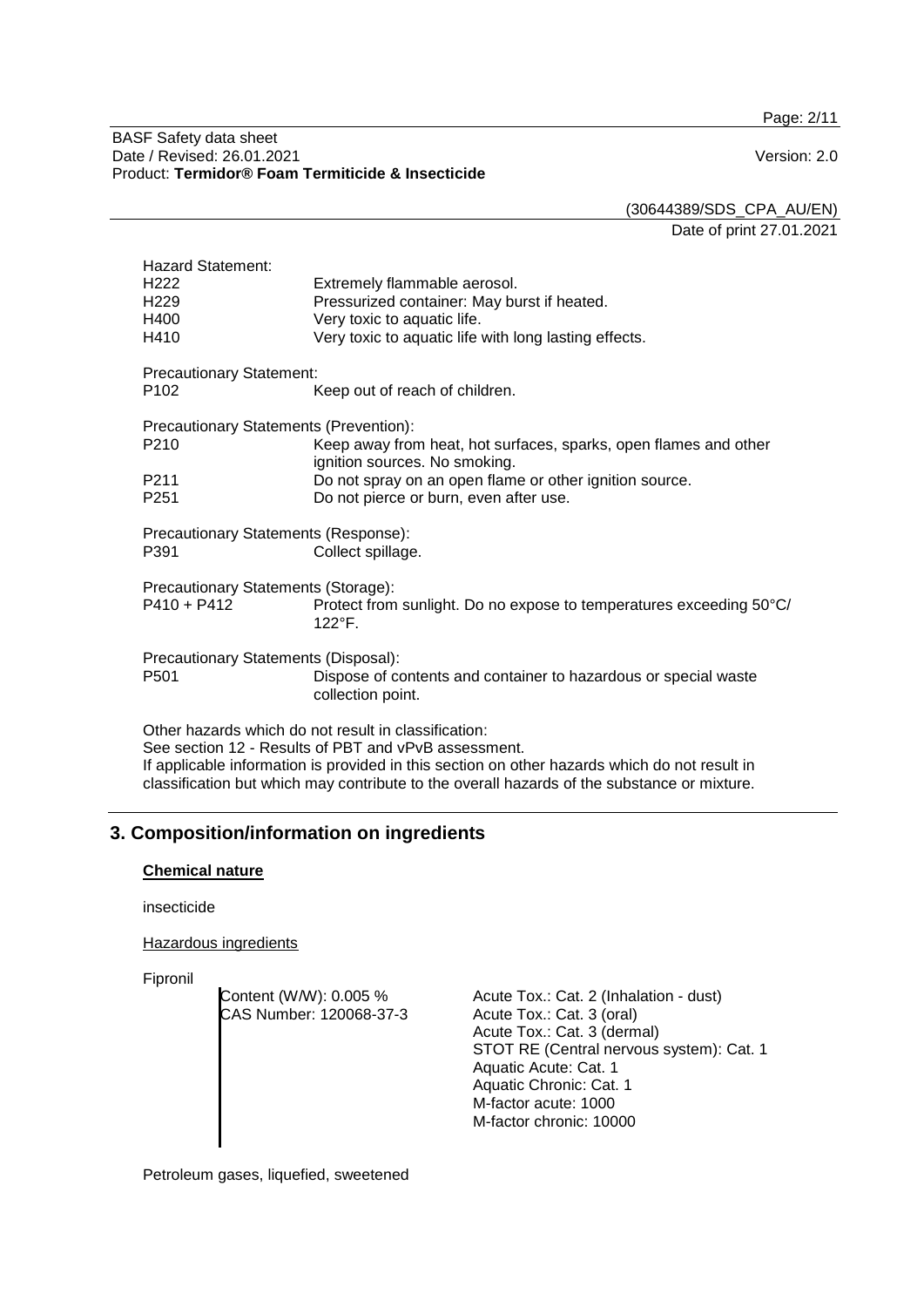Page: 3/11

BASF Safety data sheet Date / Revised: 26.01.2021 Version: 2.0 Product: **Termidor® Foam Termiticide & Insecticide**

(30644389/SDS\_CPA\_AU/EN)

Date of print 27.01.2021

| Content (W/W): $<$ 10 % | _ _ _ _ _ _ _ _ _ _ _ _ _ _ _ _ _<br>Press. Gas: Cat. Liquef. Gas |
|-------------------------|-------------------------------------------------------------------|
| CAS Number: 68476-86-8  | Flam. gases (incl. chem. unstable gases): Cat. 1                  |

# **4. First-Aid Measures**

General advice: Remove contaminated clothing.

If inhaled: Keep patient calm, remove to fresh air.

On skin contact: Wash thoroughly with soap and water

On contact with eyes: Wash affected eyes for at least 15 minutes under running water with eyelids held open.

On ingestion: Rinse mouth and then drink 200-300 ml of water.

Note to physician: Symptoms: (Further) symptoms and / or effects are not known so far Treatment: Symptomatic treatment (decontamination, vital functions).

# **5. Fire-Fighting Measures**

Suitable extinguishing media: water spray, dry powder, foam, carbon dioxide

Specific hazards:

carbon monoxide, carbon dioxide, hydrogen chloride, hydrogen fluoride, hydrogen bromide, nitrogen oxides, halogenated compounds, sulfur oxides, silica compounds The substances/groups of substances mentioned can be released in case of fire. Aerosol container contains flammable gas under pressure.

Special protective equipment: Wear self-contained breathing apparatus and chemical-protective clothing.

#### Further information:

Keep containers cool by spraying with water if exposed to fire. In case of fire and/or explosion do not breathe fumes. Collect contaminated extinguishing water separately, do not allow to reach sewage or effluent systems. Dispose of fire debris and contaminated extinguishing water in accordance with official regulations.

# **6. Accidental Release Measures**

Personal precautions:

Do not breathe vapour/spray. Use personal protective clothing. Avoid contact with the skin, eyes and clothing.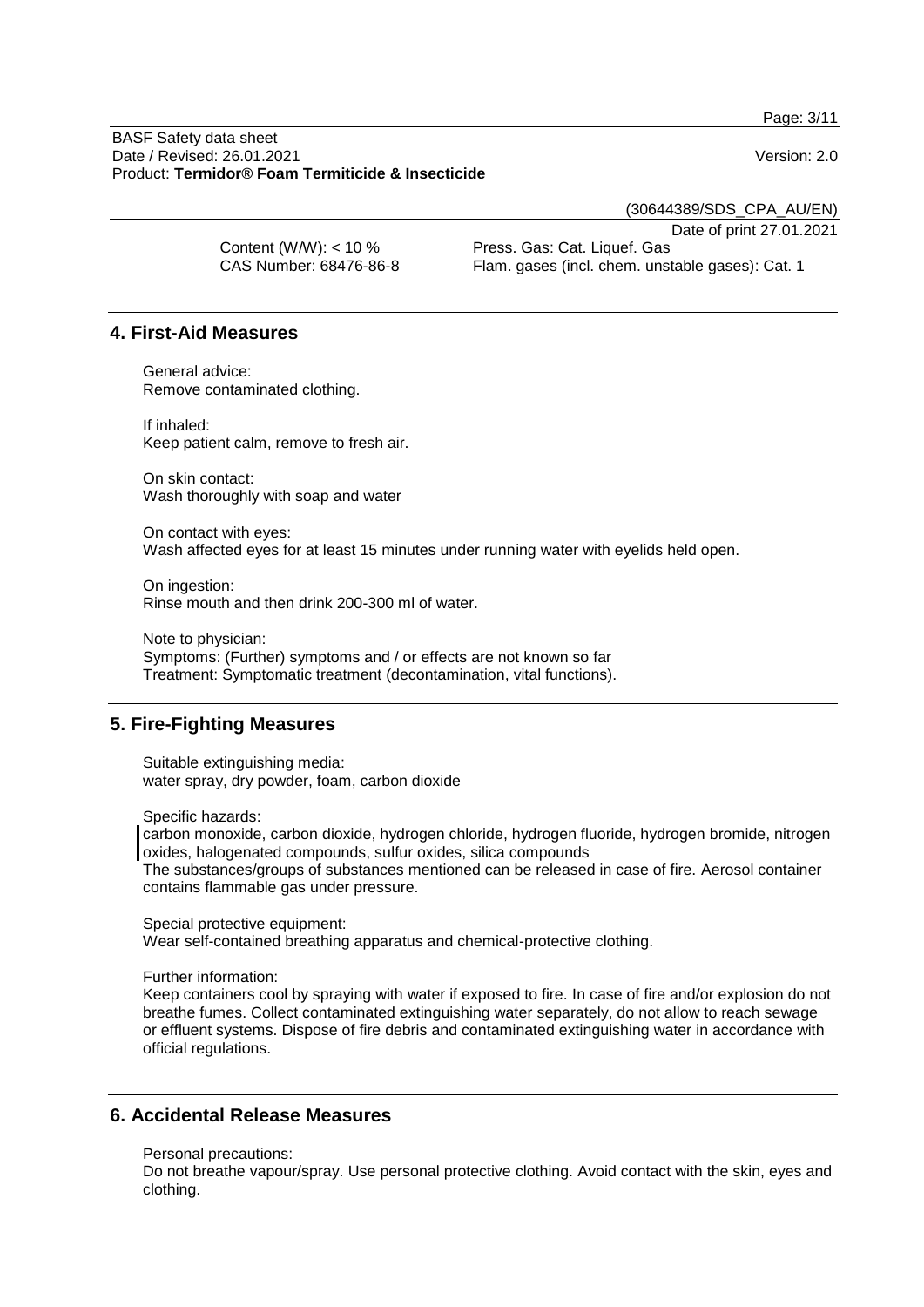Page: 4/11

#### BASF Safety data sheet Date / Revised: 26.01.2021 Version: 2.0 Product: **Termidor® Foam Termiticide & Insecticide**

(30644389/SDS\_CPA\_AU/EN)

Date of print 27.01.2021

Environmental precautions:

Do not discharge into the subsoil/soil. Do not discharge into drains/surface waters/groundwater.

Methods for cleaning up or taking up: For small amounts: Pick up with suitable absorbent material (e.g. sand, sawdust, general-purpose binder, kieselguhr).

For large amounts: Dike spillage. Pump off product.

Dispose of absorbed material in accordance with regulations. Collect waste in suitable containers, which can be labeled and sealed. Clean contaminated floors and objects thoroughly with water and detergents, observing environmental regulations.

# **7. Handling and Storage**

#### **Handling**

No special measures necessary if stored and handled correctly. Ensure thorough ventilation of stores and work areas. When using do not eat, drink or smoke. Hands and/or face should be washed before breaks and at the end of the shift.

Protection against fire and explosion:

Vapours may form ignitable mixture with air. Prevent electrostatic charge - sources of ignition should be kept well clear - fire extinguishers should be kept handy.

#### **Storage**

Segregate from foods and animal feeds.

Further information on storage conditions: Keep away from heat. Protect from direct sunlight. Keep only in the original container in a cool, dry, well-ventilated place away from ignition sources, heat or flame.

Protect from temperatures above: 40 °C The packed product must be protected against exceeding the indicated temperature.

# **8. Exposure controls and personal protection**

Components with occupational exposure limits

No occupational exposure limits known.

Personal protective equipment

Respiratory protection:

Suitable respiratory protection for lower concentrations or short-term effect: Combination filter for gases/vapours of organic, inorganic, acid inorganic, alkaline compounds and toxic particles (e. g. EN 14387 Type ABEK-P3)

Hand protection: Hand protection not required.

Eye protection: Eye protection not required.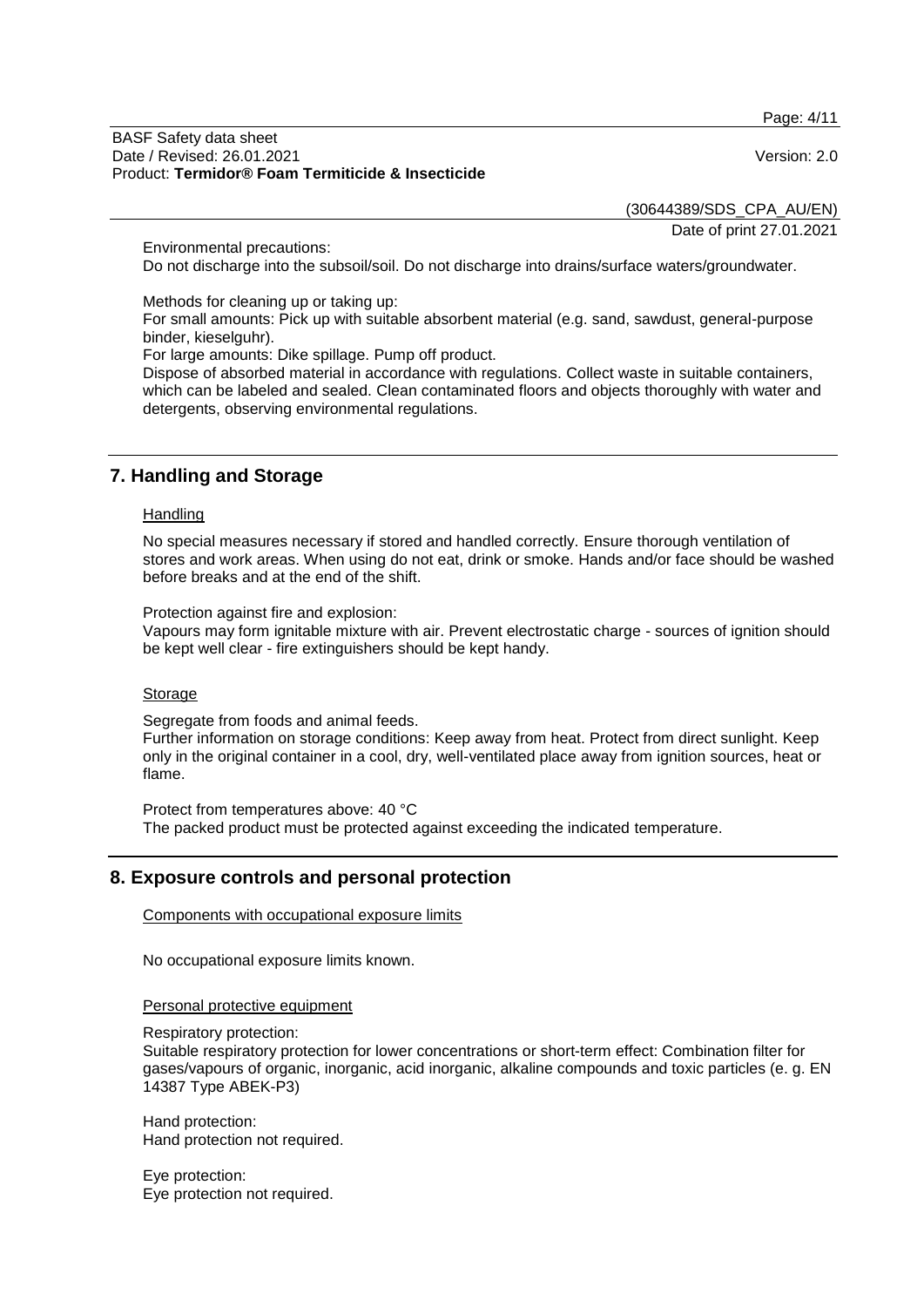Page: 5/11

#### BASF Safety data sheet Date / Revised: 26.01.2021 **Version: 2.0** Product: **Termidor® Foam Termiticide & Insecticide**

(30644389/SDS\_CPA\_AU/EN) Date of print 27.01.2021

Body protection: Body protection not required.

General safety and hygiene measures: Do not breathe vapour/spray. Wearing of closed work clothing is recommended. Wash contaminated clothing before reuse. Before eating, drinking, or smoking, wash face and hands with soap and water.

# **9. Physical and Chemical Properties**

| Form:<br>Colour:<br>Odour:<br>Odour threshold: | aerosol<br>off-white<br>odourless<br>not applicable, odour not perceivable                                                                                                                                            |
|------------------------------------------------|-----------------------------------------------------------------------------------------------------------------------------------------------------------------------------------------------------------------------|
| pH value:                                      | approx. 5 - 7<br>(24 °C)                                                                                                                                                                                              |
| Melting point:                                 |                                                                                                                                                                                                                       |
| Boiling point:                                 | not applicable<br>approx. -43 - 13 °C<br>The statements are based on the<br>properties of the individual<br>components.                                                                                               |
| Flash point:                                   | approx. - 104 °C<br>The statements are based on the<br>properties of the individual<br>components.                                                                                                                    |
| Evaporation rate:                              | not applicable                                                                                                                                                                                                        |
| Lower explosion limit:                         | As a result of our experience with this<br>product and our knowledge of its<br>composition we do not expect any<br>hazard as long as the product is used<br>appropriately and in accordance with<br>the intended use. |
| Upper explosion limit:                         | As a result of our experience with this<br>product and our knowledge of its<br>composition we do not expect any<br>hazard as long as the product is used<br>appropriately and in accordance with                      |
| Ignition temperature:                          | the intended use.<br>approx. 287 °C<br>The product has not been tested.<br>The statement has been derived from<br>the properties of the individual<br>components.                                                     |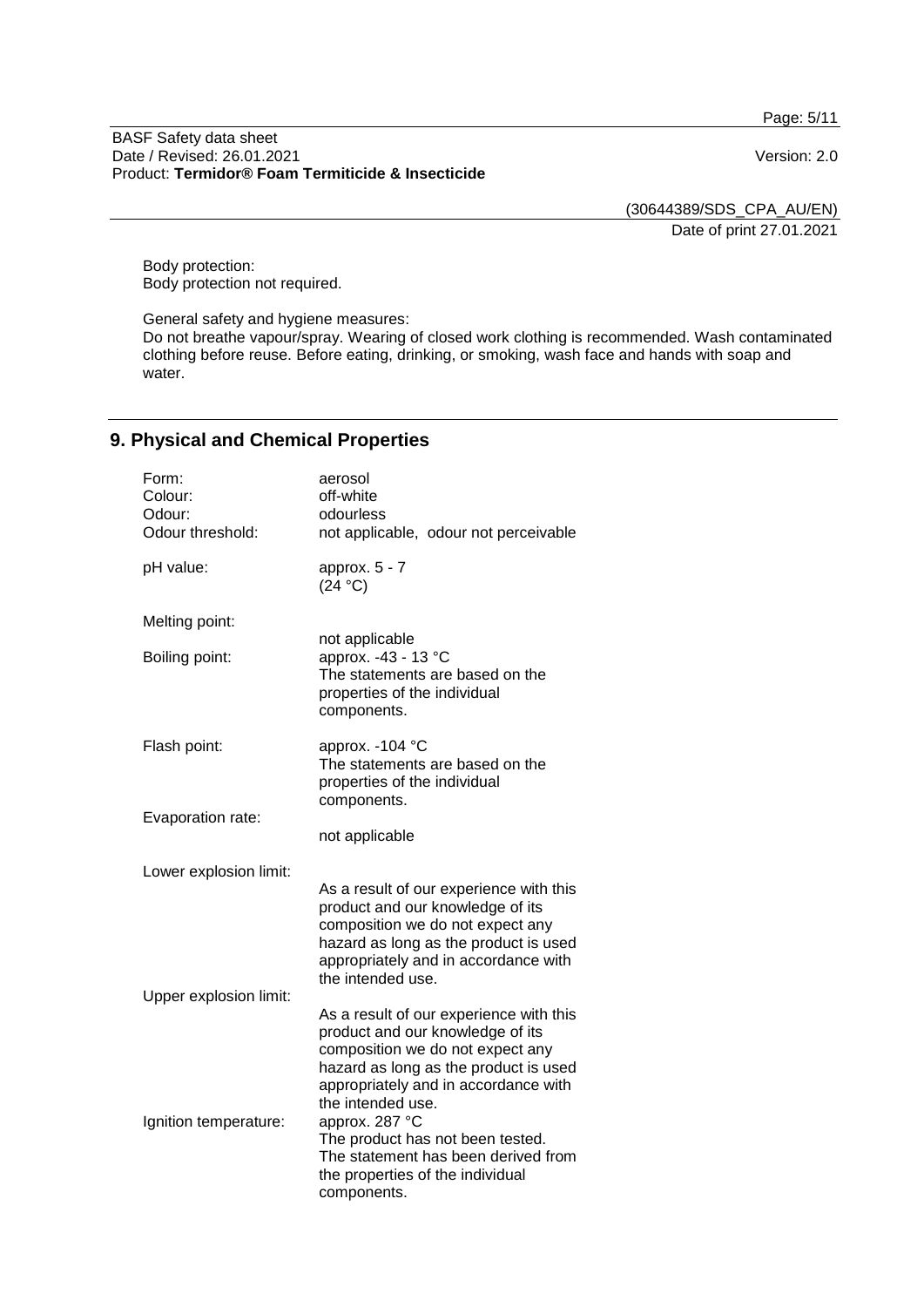Page: 6/11

#### BASF Safety data sheet Date / Revised: 26.01.2021 Version: 2.0 Product: **Termidor® Foam Termiticide & Insecticide**

(30644389/SDS\_CPA\_AU/EN)

Date of print 27.01.2021

|                                                                             | Thermal decomposition: No decomposition if stored and<br>handled as prescribed/indicated.           |
|-----------------------------------------------------------------------------|-----------------------------------------------------------------------------------------------------|
| Explosion hazard:                                                           | Based on the chemical structure<br>there is no indication of explosive                              |
| Fire promoting properties:                                                  | properties.<br>Based on its structural properties<br>the product is not classified as<br>oxidizing. |
| Vapour pressure:                                                            | approx. 4826 hPa<br>(21.4 °C)<br>Information applies to the solvent.                                |
| Density:                                                                    | approx. 1 g/cm3<br>(20 °C)                                                                          |
| Relative vapour density (air):                                              | not applicable                                                                                      |
| Solubility in water:<br>Partitioning coefficient n-octanol/water (log Pow): | dispersible<br>not applicable                                                                       |
| Viscosity, dynamic:                                                         | 27.83 cps<br>(24.9 °C)                                                                              |

Other Information: If necessary, information on other physical and chemical parameters is indicated in this section.

# **10. Stability and Reactivity**

Conditions to avoid: See SDS section 7 - Handling and storage.

Thermal decomposition: No decomposition if stored and handled as prescribed/indicated.

Substances to avoid: strong acids, strong bases, strong oxidizing agents

Hazardous reactions: No hazardous reactions if stored and handled as prescribed/indicated.

Hazardous decomposition products: No hazardous decomposition products if stored and handled as prescribed/indicated.

# **11. Toxicological Information**

# **Acute toxicity**

Assessment of acute toxicity: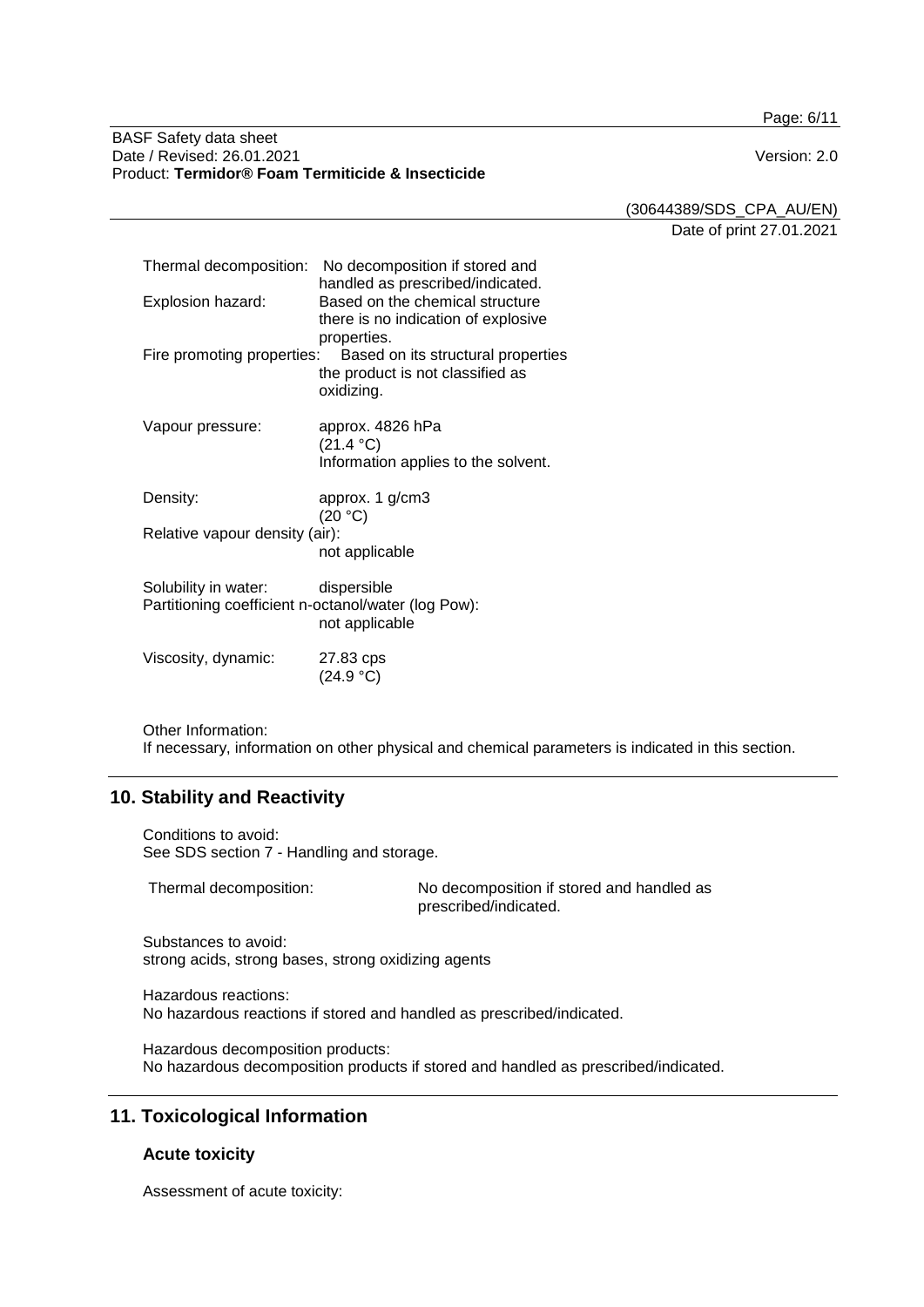Page: 7/11

#### BASF Safety data sheet Date / Revised: 26.01.2021 Version: 2.0 Product: **Termidor® Foam Termiticide & Insecticide**

(30644389/SDS\_CPA\_AU/EN)

Date of print 27.01.2021

Virtually nontoxic after a single ingestion. Virtually nontoxic by inhalation. Virtually nontoxic after a single skin contact.

Experimental/calculated data: LD50 rat (oral): > 5,000 mg/kg

LC50 rat (by inhalation):  $>$  5.09 mg/l 4 h No mortality was observed. An aerosol was tested.

LD50 rat (dermal): > 5,000 mg/kg

#### **Irritation**

Assessment of irritating effects: Not irritating to the skin. Not irritating to the eyes.

Experimental/calculated data: Skin corrosion/irritation rabbit:

Serious eye damage/irritation rabbit:

#### **Respiratory/Skin sensitization**

Assessment of sensitization: There is no evidence of a skin-sensitizing potential.

Experimental/calculated data: Buehler test guinea pig:

#### **Germ cell mutagenicity**

Assessment of mutagenicity: The product has not been tested. The statement has been derived from the properties of the individual components. Mutagenicity tests revealed no genotoxic potential.

#### **Carcinogenicity**

Assessment of carcinogenicity: The product has not been tested. The statement has been derived from the properties of the individual components.

Information on: Fipronil

Assessment of carcinogenicity:

In long-term studies in rats the substance induced thyroid tumors. The effect is caused by an animal specific mechanism that has no human counter part. In long-term studies in mice in which the substance was given by feed, a carcinogenic effect was not observed. ----------------------------------

**Reproductive toxicity**

Assessment of reproduction toxicity:

The product has not been tested. The statement has been derived from the properties of the individual components. The results of animal studies gave no indication of a fertility impairing effect.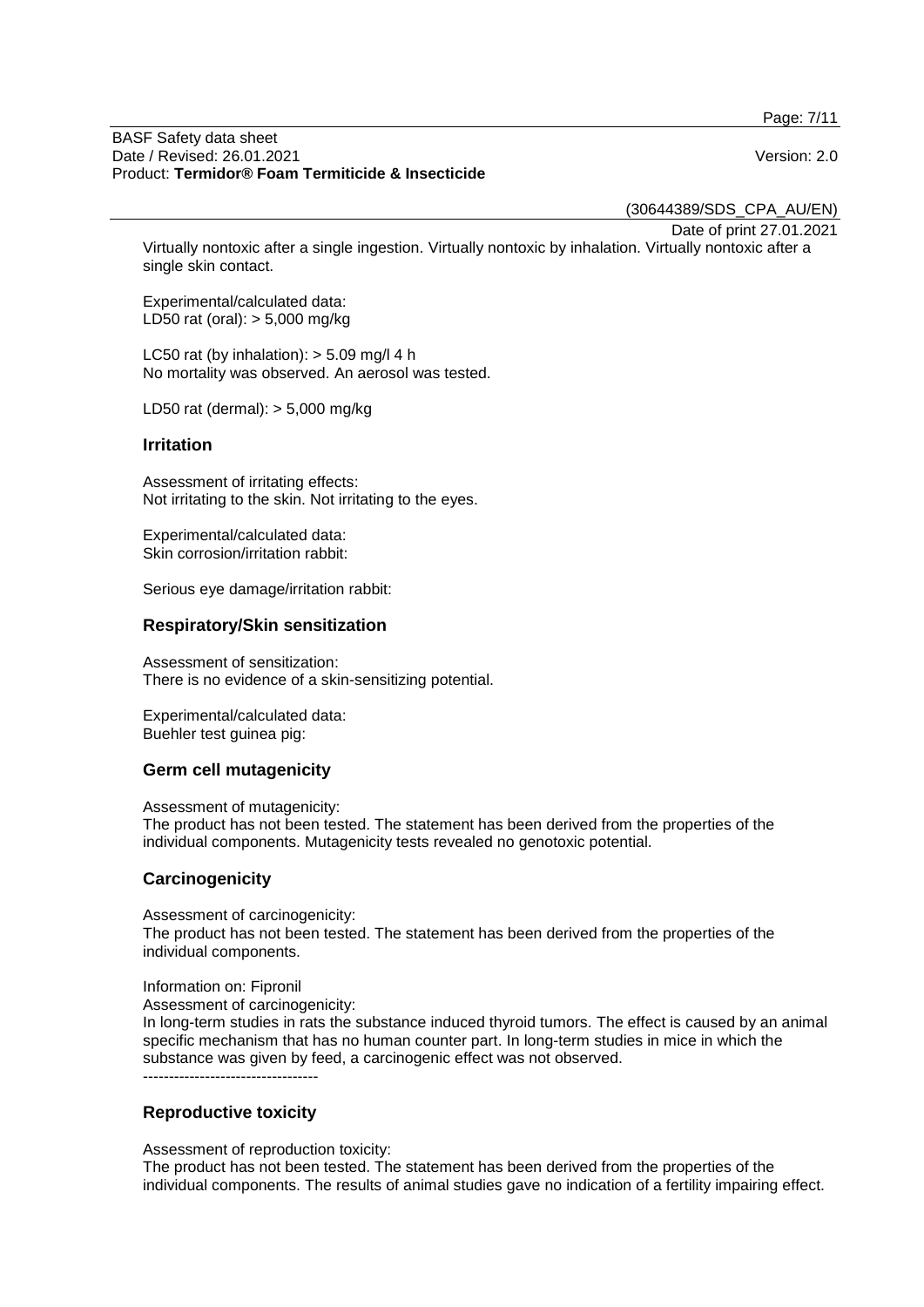Page: 8/11

(30644389/SDS\_CPA\_AU/EN)

Date of print 27.01.2021

### **Developmental toxicity**

Assessment of teratogenicity:

The product has not been tested. The statement has been derived from the properties of the individual components. Animal studies gave no indication of a developmental toxic effect at doses that were not toxic to the parental animals.

### **Specific target organ toxicity (single exposure):**

Assessment of STOT single:

Based on the available information there is no specific target organ toxicity to be expected after a single exposure.

Remarks: The product has not been tested. The statement has been derived from the properties of the individual components.

### **Repeated dose toxicity and Specific target organ toxicity (repeated exposure)**

Assessment of repeated dose toxicity: The product has not been tested. The statement has been derived from the properties of the individual components.

Information on: Fipronil Assessment of repeated dose toxicity: Causes mortality and signs of neurotoxicity through prolonged or repeated exposure. ----------------------------------

# **Aspiration hazard**

No aspiration hazard expected. The product has not been tested. The statement has been derived from the properties of the individual components.

# **Other relevant toxicity information**

Misuse can be harmful to health.

# **12. Ecological Information**

#### **Ecotoxicity**

Assessment of aquatic toxicity: Toxic to aquatic life. Very toxic to aquatic life with long lasting effects. The product has not been tested. The statement has been derived from the properties of the individual components.

Information on: Fipronil Toxicity to fish: LC50 (96 h) 0.0852 mg/l, Lepomis macrochirus ----------------------------------

Information on: Fipronil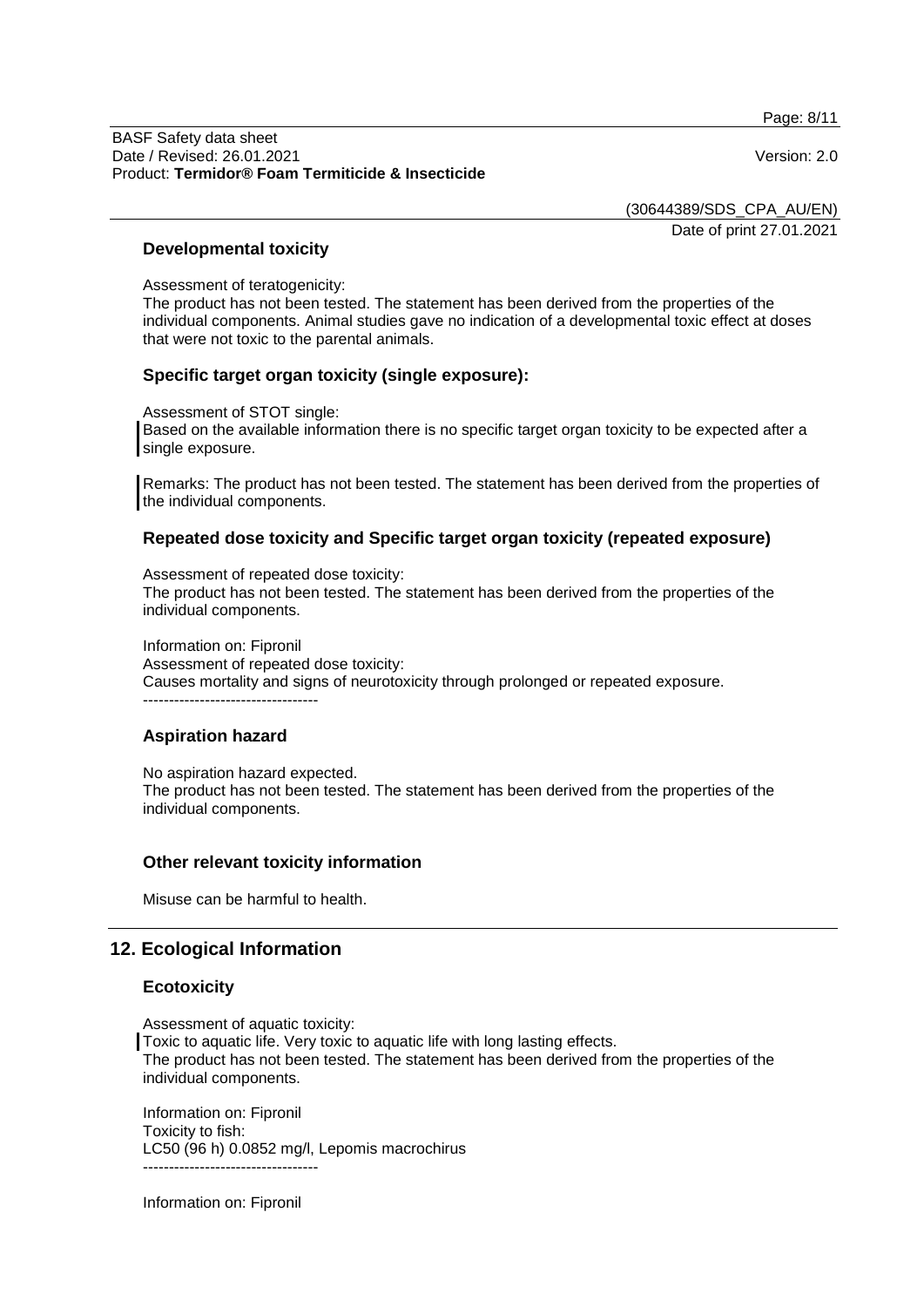Page: 9/11

#### BASF Safety data sheet Date / Revised: 26.01.2021 Version: 2.0 Product: **Termidor® Foam Termiticide & Insecticide**

(30644389/SDS\_CPA\_AU/EN)

Date of print 27.01.2021

Aquatic invertebrates: EC50 (48 h) 0.19 mg/l, Daphnia magna

LC50 (48 h) 0.00017 mg/l, Mysidopsis bahia ----------------------------------

Information on: Fipronil Aquatic plants: EC50 (72 h) 0.103 mg/l (growth rate), Scenedesmus subspicatus

No observed effect concentration  $(72 h)$  >= 0.14 mg/l, Pseudokirchneriella subcapitata

EC50 (14 d)  $> 0.16$  mg/l (biomass), Lemna gibba

No observed effect concentration (14 d) > 0.16 mg/l (biomass), Lemna gibba ----------------------------------

Information on: Fipronil Chronic toxicity to fish: No observed effect concentration (35 d) 0.0029 mg/l, Cyprinodon variegatus ----------------------------------

Information on: Fipronil Chronic toxicity to aquatic invertebrates: No observed effect concentration (28 d), 0.000008 mg/l, Mysidopsis bahia ----------------------------------

# **Mobility**

Assessment transport between environmental compartments: The product has not been tested. The statement has been derived from the properties of the individual components.

Information on: Fipronil Assessment transport between environmental compartments: Following exposure to soil, adsorption to solid soil particles is probable, therefore contamination of groundwater is not expected. ----------------------------------

# **Persistence and degradability**

Assessment biodegradation and elimination (H2O): The product has not been tested. The statement has been derived from the properties of the individual components.

Information on: Fipronil Assessment biodegradation and elimination (H2O): Not readily biodegradable (by OECD criteria). ----------------------------------

# **Bioaccumulation potential**

Assessment bioaccumulation potential: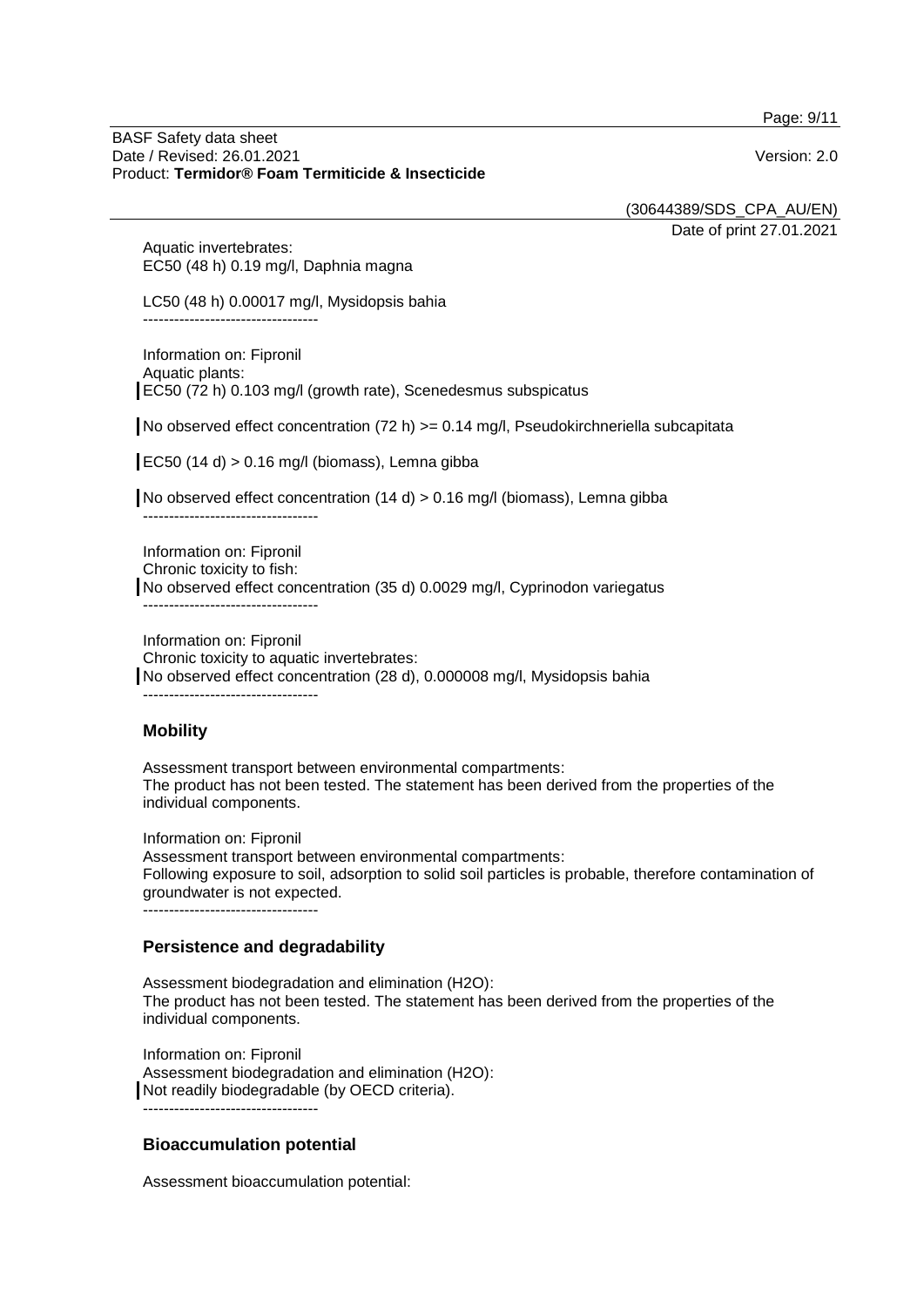Page: 10/11

#### BASF Safety data sheet Date / Revised: 26.01.2021 Version: 2.0 Product: **Termidor® Foam Termiticide & Insecticide**

(30644389/SDS\_CPA\_AU/EN)

Date of print 27.01.2021

The product has not been tested. The statement has been derived from the properties of the individual components.

Information on: Fipronil Bioaccumulation potential: Bioconcentration factor: 321, Lepomis macrochirus Accumulation in organisms is not to be expected. ----------------------------------

### **Additional information**

Other ecotoxicological advice: Do not discharge product into the environment without control.

# **13. Disposal Considerations**

Must be sent to a suitable incineration plant, observing local regulations.

Contaminated packaging: Contaminated packaging should be emptied as far as possible and disposed of in the same manner as the substance/product. Emptied gas pressure vessels must not be opened.

# **14. Transport Information**

#### **Domestic transport:**

| ID number:                            | UN 1950                                  |
|---------------------------------------|------------------------------------------|
| Transport hazard class(es): 2.1, EHSM |                                          |
| Proper shipping name:                 | AEROSOLS (contains FIPRONIL, HYDROCARBON |
|                                       | PROPELLENT)                              |

**Further information**

IERG Number:49

# **Sea transport**

IMDG

| ID number:                            | UN 1950                                  |
|---------------------------------------|------------------------------------------|
| Transport hazard class(es): 2.1, EHSM |                                          |
| Marine pollutant:                     | YFS.                                     |
| Proper shipping name:                 | AEROSOLS (contains FIPRONIL, HYDROCARBON |
|                                       | PROPELLENT)                              |

# **Air transport**

IATA/ICAO

ID number: UN 1950 Transport hazard class(es): 2.1 Proper shipping name: AEROSOLS, FLAMMABLE